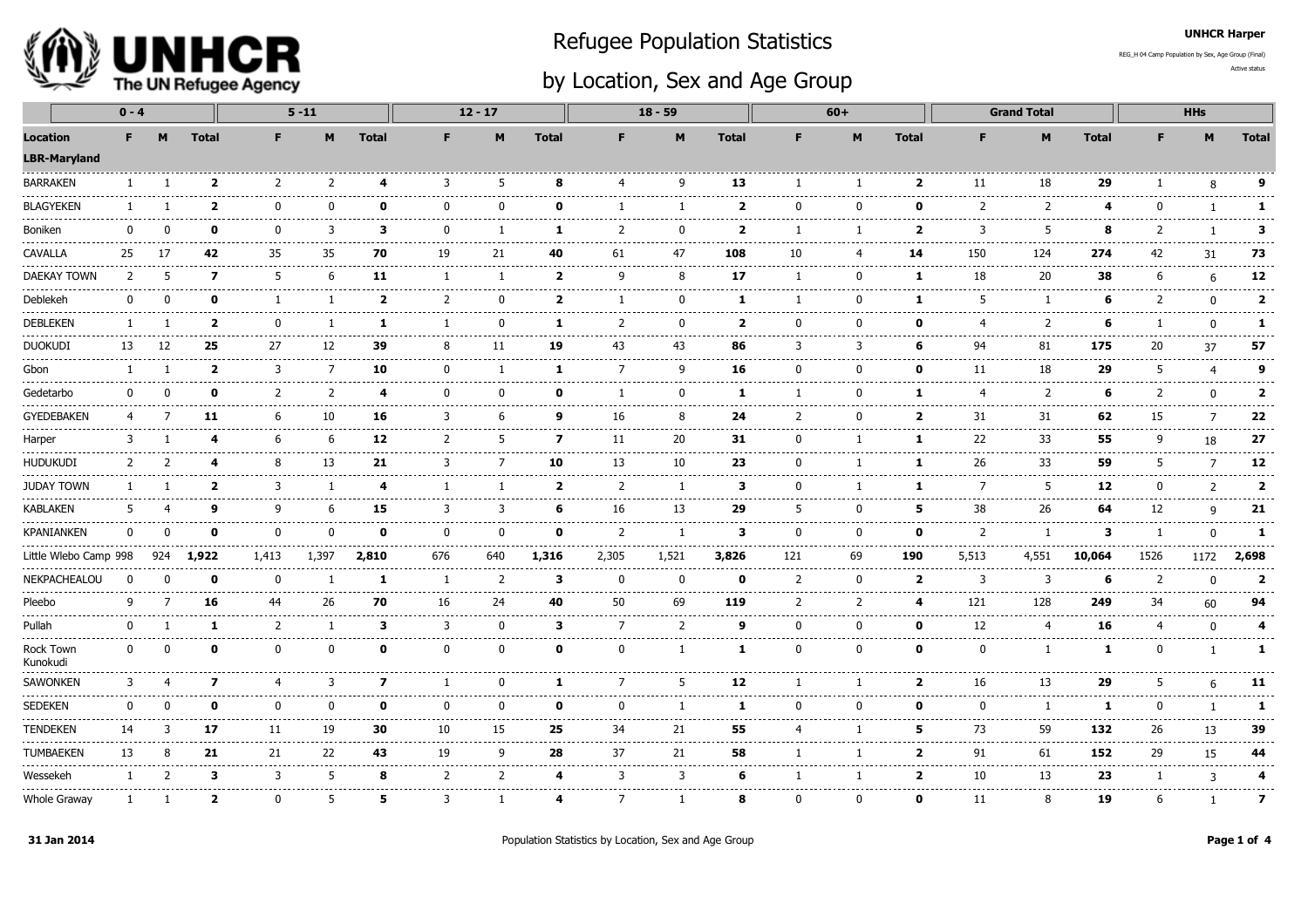|                               | $0 - 4$ |             |       | $5 - 11$         |                |       | $12 - 17$      |       |              | $18 - 59$            |                 |       | $60+$ |                                        |       | <b>Grand Total</b>     |         |                  | <b>HHs</b>                       |       |       |
|-------------------------------|---------|-------------|-------|------------------|----------------|-------|----------------|-------|--------------|----------------------|-----------------|-------|-------|----------------------------------------|-------|------------------------|---------|------------------|----------------------------------|-------|-------|
|                               |         | м           | Total |                  | м              | Total |                | M     | <b>Total</b> |                      | M               | Total |       |                                        | Total |                        | M       | Total            |                                  |       | Total |
| WORTIKEN                      | 14      |             | 25    | ----------<br>24 | --------<br>24 | 48    | -------------- | ΠZ    | 17           | --------------<br>36 | ---------<br>33 | 69    | h     | -------------------------------------- | -8    | ----------------<br>85 | .<br>82 | ---------<br>167 | 28                               |       | -49   |
|                               |         |             |       |                  |                |       |                |       |              |                      |                 |       |       |                                        |       |                        |         | 10               |                                  |       |       |
| robloken                      |         |             | 13    | 10               | 14             | 24    | h              | 10    | 16           | 15                   | 16              | 31    |       |                                        |       | 38                     | 47      | 85               |                                  | 10    | -20   |
| Yorken                        |         |             |       |                  | 15             | 30    |                | 15    | 18           |                      | 19              | 36    |       |                                        |       | 40                     |         | 97               | -------------------------------- | 14    | 21    |
| <b>Total</b><br>------------- | l.122   | .026        | 2.148 | 1,656            | 1,639          | 3,295 | 791            | 792   | 1,583        | 2,712                | 1.884           | 4,596 | 167   | 92                                     | 259   | 6,448                  | 5,433   | 11,881           | 1,803                            | 1.449 | 3,252 |
|                               |         | 52.2% 47.8% |       | 50.3%            | 49.7%          |       | 50.0%          | 50.0% |              |                      | 41.0%           |       |       | 35.5%                                  |       |                        | 45.7%   |                  |                                  |       |       |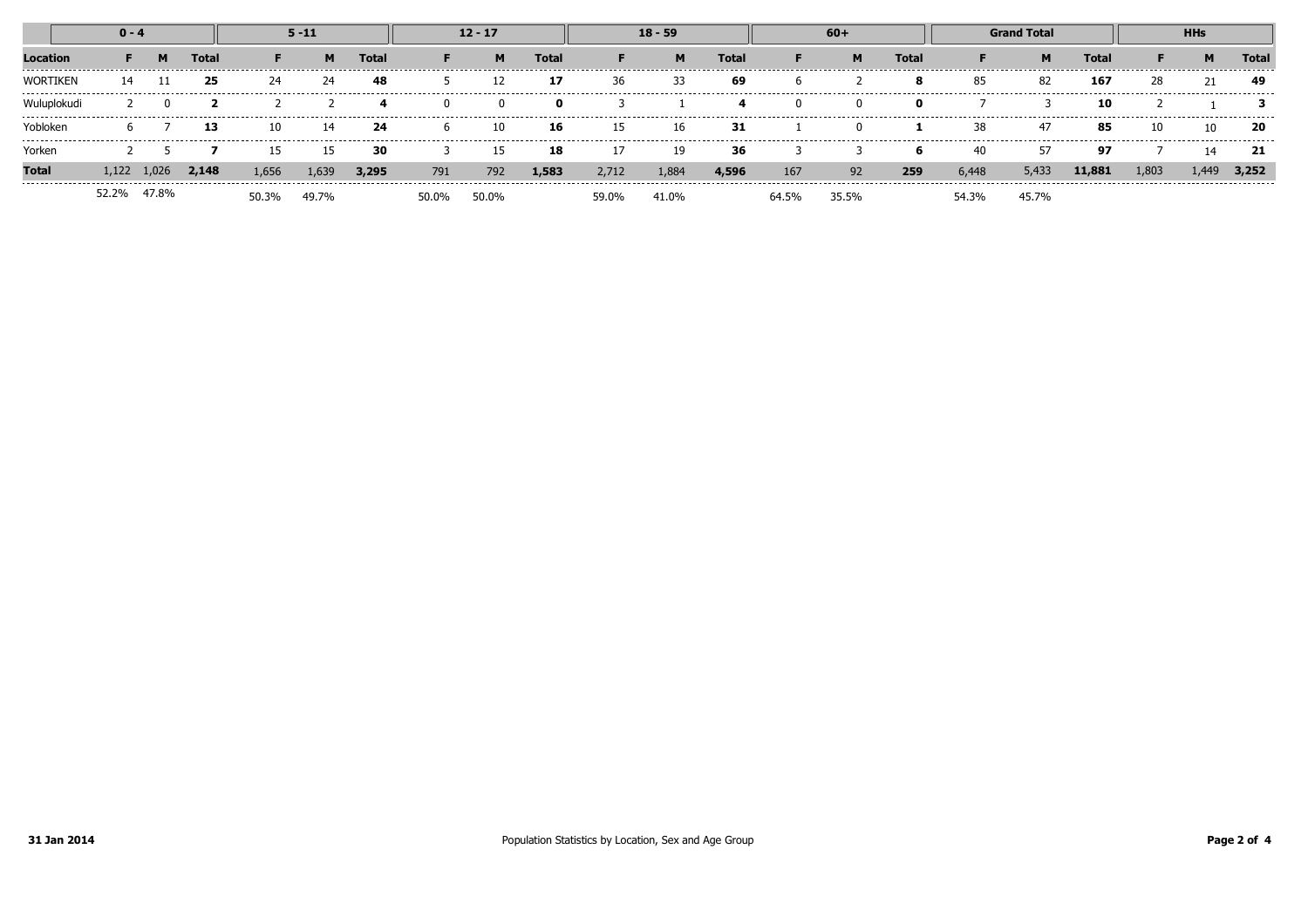|                                  | $0 - 4$            |              |                | $5 - 11$           |                                 |                | $12 - 17$ |                                                                                                                                                                                                                                                                                                                                                                                                   |                | $18 - 59$             |                   |                |                                         | $60+$        |              | <b>Grand Total</b> |                    |                                   | <b>HHs</b>   |               |                         |
|----------------------------------|--------------------|--------------|----------------|--------------------|---------------------------------|----------------|-----------|---------------------------------------------------------------------------------------------------------------------------------------------------------------------------------------------------------------------------------------------------------------------------------------------------------------------------------------------------------------------------------------------------|----------------|-----------------------|-------------------|----------------|-----------------------------------------|--------------|--------------|--------------------|--------------------|-----------------------------------|--------------|---------------|-------------------------|
| Location<br><b>LBR-River Gee</b> | F.                 | M            | <b>Total</b>   | F.                 | M                               | <b>Total</b>   | F.        | M                                                                                                                                                                                                                                                                                                                                                                                                 | <b>Total</b>   | F                     | M                 | <b>Total</b>   | F.                                      | M            | <b>Total</b> |                    | M                  | <b>Total</b>                      |              | M             | <b>Total</b>            |
| Fish Town                        | 6                  | 14           | 20             | 30                 | 22                              | 52             | 5         | 9                                                                                                                                                                                                                                                                                                                                                                                                 | 14             | 43                    | 10                | 53             | $\Omega$                                | n            | $\Omega$     | 84                 | 55                 | 139                               | 37           | 10            | 47                      |
| FREE TOWN                        | 15                 | 20           | 35             | 22                 | 35<br>----                      | 57             | 8         | 10                                                                                                                                                                                                                                                                                                                                                                                                | 18             | 55                    | 26                | 81<br>-----    | $\overline{4}$                          | $\Omega$     | 4            | 104                | 91                 | 195                               | 47           | 24            | 71                      |
| GBAWELEKEN                       | 4                  | 3            | 7              | 13                 | 7                               | 20             | 7         | $\overline{4}$                                                                                                                                                                                                                                                                                                                                                                                    | 11             | 13                    | 3                 | 16             | 1                                       | <sup>0</sup> | 1            | 38                 | 17<br>.            | 55                                | 11           | 3             | 14                      |
| KARYELIBO                        | 0                  | $\mathbf{0}$ | 0              | 1                  | 0                               | 1              | 1         | $\overline{2}$                                                                                                                                                                                                                                                                                                                                                                                    | 3              | 4                     | $\mathbf{0}$      | 4              | $\Omega$                                | 0            | 0            | 6                  | 2<br>-------       | 8<br>$- - - - -$                  | 2            | 0             | $\overline{2}$          |
| Kronoken                         | 5                  | 12           | 17             | 13                 | -----<br>24                     | 37             | 4         | 6                                                                                                                                                                                                                                                                                                                                                                                                 | 10             | 20                    | 2                 | 22             | 2                                       | $\Omega$     | 2            | -------<br>44      | 44                 | 88                                | 20           | 2             | 22                      |
| LEOPARD TOWN                     | 3                  |              | 4              | 5                  | 5                               | 10             | 1         | 2                                                                                                                                                                                                                                                                                                                                                                                                 | 3              | 8                     | -1                | 9              | 1                                       | $\mathbf{0}$ | 1            | 18                 | 9                  | 27                                | 9            |               | 10                      |
| Mantuwah                         |                    | $\mathbf{0}$ | ŋ              | 3                  | 3                               | 6<br>$- - - -$ | 2         | 3                                                                                                                                                                                                                                                                                                                                                                                                 | 5              | 3                     | $\mathbf{0}$      | 3              | $\mathbf{0}$                            | ŋ            | 0            | 8<br>المراسرين     | 6<br>---------     | 14<br>----                        | 3            | U             |                         |
| NYAAKEN                          | $\mathcal{L}$      | O            | 2              | 3                  | 4                               | 7              | $\Omega$  | $\mathbf{1}$                                                                                                                                                                                                                                                                                                                                                                                      |                | 4                     | -1<br>-----       | 5              | $\Omega$                                |              | 0            | q<br>-------       | 6<br>.             | 15<br>.                           | 3            |               |                         |
| NYAWRIEKEN                       | 3                  |              | я              | q                  | 7                               | 16             | 4         | 3                                                                                                                                                                                                                                                                                                                                                                                                 | 7              | 12                    | 5                 | 17             | $\Omega$                                | <sup>n</sup> | n            | 28                 | 20                 | 48                                | 10           | 5             | 15                      |
| Parken                           | 1                  |              | 2              | 3                  | -1                              | 4              | -1        | 2                                                                                                                                                                                                                                                                                                                                                                                                 | 3              | 3                     | $\mathbf{0}$      | 3              | $\mathbf{0}$                            | <sup>n</sup> | $\mathbf o$  | 8                  | 4<br>$- - -$       | 12                                | 3            | $\mathbf{0}$  | 3                       |
| PARKEN                           | 0                  | -1           | 1              | 1<br>.             | 1<br>-----                      | $\overline{2}$ | 0         | 0<br>$\sim$ $\sim$ $\sim$ $\sim$                                                                                                                                                                                                                                                                                                                                                                  | 0              | -1                    | $\mathbf{0}$<br>. | 1              | 0<br>----                               | 0            | 0            | 2<br>-----         | 2<br>.             | 4<br>.                            | -1           | $\mathbf{0}$  | 1                       |
| <b>RIVER GBEH</b>                | 10<br>------------ | 9            | 19             | 24<br>------------ | 24<br>.                         | 48<br>-----    | 10<br>.   | 6<br>.                                                                                                                                                                                                                                                                                                                                                                                            | 16             | 28<br>------          | 12<br>------      | 40<br>-------- | 3<br>.                                  | <sup>0</sup> | 3            | 75<br>-------      | 51<br>------------ | 126<br>------                     | 24<br>------ | 12            | 36                      |
| <b>SACKOR</b>                    | 0                  | 2            | 2              | -1                 | 2                               | 3              | $\Omega$  | 0                                                                                                                                                                                                                                                                                                                                                                                                 | n              | 2                     | 3                 | 5              | ı                                       |              | 1            | 4                  | 7<br>-----         | 11                                | 3            | 3             | 6                       |
| SALLAH                           | 2                  | 2            | 4              | 9                  | 8                               | 17             | 3         | -1                                                                                                                                                                                                                                                                                                                                                                                                | 4              | 7                     | 5                 | 12             | $\Omega$                                | 0            | $\mathbf o$  | 21                 | 16                 | 37                                | 6            | 5             | 11                      |
| SAYKILIKEN                       | 0                  | $\Omega$     | 0              | $\mathbf 0$<br>.   | $\mathbf 0$                     | $\mathbf{o}$   | 0         | $\mathbf{0}$                                                                                                                                                                                                                                                                                                                                                                                      | $\mathbf{0}$   | 1                     | $\Omega$          | 1              | 0                                       | $\Omega$     | $\mathbf o$  | -1<br>------       | 0<br>-------       | 1<br>----                         | -1           | $\mathbf{0}$  | 1                       |
| SOLOBLOH                         | $\mathbf{1}$       |              | $\overline{2}$ | 5<br>-----         | $\overline{4}$<br>.             | 9              | 0<br>.    | 1<br>$\frac{1}{2} \frac{1}{2} \frac{1}{2} \frac{1}{2} \frac{1}{2} \frac{1}{2} \frac{1}{2} \frac{1}{2} \frac{1}{2} \frac{1}{2} \frac{1}{2} \frac{1}{2} \frac{1}{2} \frac{1}{2} \frac{1}{2} \frac{1}{2} \frac{1}{2} \frac{1}{2} \frac{1}{2} \frac{1}{2} \frac{1}{2} \frac{1}{2} \frac{1}{2} \frac{1}{2} \frac{1}{2} \frac{1}{2} \frac{1}{2} \frac{1}{2} \frac{1}{2} \frac{1}{2} \frac{1}{2} \frac{$ | 1              | 6                     | 4<br>والمستحدث    | 10<br>-------  | $\mathbf{0}$<br>----                    | -1           | 1            | 12<br>-------      | 11<br>--------     | 23<br>$- - - - -$                 |              | 4             | 8                       |
| <b>SUWROKEN</b>                  | $\mathcal{P}$      |              | $\overline{2}$ | 2                  | 5                               | 7              | 1         | $\overline{2}$                                                                                                                                                                                                                                                                                                                                                                                    | з              | 4                     | $\mathbf{0}$      | 4              | 1                                       | 0            | 1            | 10                 | 7<br>------        | 17                                | 5            |               |                         |
| <b>SWEAKEN</b>                   |                    |              | 5              | 4                  | 5                               | 9              | 2         | 0                                                                                                                                                                                                                                                                                                                                                                                                 | 2              | 8                     | 5                 | 13             | ı                                       | ŋ            | п            | 16                 | 14                 | 30                                |              |               | 12                      |
| Tarwarken                        | 0                  |              | п.             | 2                  | 5                               | 7              | 0         | -1                                                                                                                                                                                                                                                                                                                                                                                                | 1.             | 7                     | 0                 | 7              | $\Omega$                                | $\Omega$     | 0            | 9                  | 7                  | 16                                | 7            | n             | $\overline{\mathbf{z}}$ |
| TASLAH                           | $\mathbf{1}$       | 0            | 1              | 0<br>------        | 1                               | 1              | $\Omega$  | 1                                                                                                                                                                                                                                                                                                                                                                                                 | 1              | -1                    | 1                 | $\overline{2}$ | $\Omega$<br>$\sim$ $\sim$ $\sim$ $\sim$ | $\mathbf{0}$ | 0<br>.       | 2<br>-------       | 3<br>.             | 5<br>-----                        | -1           | $\mathbf{1}$  | $\mathbf{2}$            |
| Tugbaken(1)                      | 0                  | 0            | 0<br>-----     | 0<br>-------       | 1<br>.                          | 1<br>------    | 1         | $\mathbf{0}$<br>$- - - - -$                                                                                                                                                                                                                                                                                                                                                                       | 1              | $\mathbf{0}$<br>----- | 0<br>------       | 0              | 0<br>$- - - - -$                        | 0            | 0            | -1<br>-----        | 1<br>-------       | $\overline{\mathbf{2}}$<br>------ | -1           | 0             | 1                       |
| u-bor                            | 11                 | 11           | 22             | 23                 | 29                              | 52             | 7         | 9                                                                                                                                                                                                                                                                                                                                                                                                 | 16             | 28                    | 17                | 45             | $\overline{2}$                          | 2            | 4            | 71                 | 68                 | 139                               | 25           | 18            | 43                      |
| WARTIKEN                         | <sup>n</sup>       | n            | n              | $\mathbf{0}$       | $\bf{0}$                        | 0              |           | 0                                                                                                                                                                                                                                                                                                                                                                                                 | 1              | $\Omega$              | 0                 | n              | $\Omega$                                | ŋ            | n            | -1                 | 0                  | 1                                 |              |               |                         |
| WESSETOKEN                       | 0                  |              | 1              | 4                  | $\Omega$                        | 4              | 3         | 2                                                                                                                                                                                                                                                                                                                                                                                                 | 5              | 4                     | 3                 | 7              | 0                                       | <sup>0</sup> | 0            | 11                 | 6                  | 17                                | 4            | 2             | 6                       |
| <b>WLEGBOKEN</b>                 | 3                  | 4            | 7              | 8                  | 6<br>$\cdots\cdots\cdots\cdots$ | 14             | 5         | 1                                                                                                                                                                                                                                                                                                                                                                                                 | 6              | 10                    | 4                 | 14             | 1                                       | 0            | 1            | 27<br>--------     | 15<br>--------     | 42<br>-----                       | 10           | 2             | 12                      |
| <b>WOFFIKEN</b>                  | $\Omega$           | 2            | 2              | 3                  | 5                               | 8              | -1        | -1                                                                                                                                                                                                                                                                                                                                                                                                | $\overline{2}$ | 4                     | 2                 | 6              | 0                                       | $\Omega$     | 0            | 8                  | 10                 | 18                                | 4            | 2             | 6                       |
| Worty                            | $\mathbf{0}$       |              | 1              | $\mathbf{1}$       | 0                               | 1              | $\Omega$  | -1                                                                                                                                                                                                                                                                                                                                                                                                | 1              | 2                     | $\mathbf{1}$      | 3              | $\mathbf{0}$                            | $\Omega$     | 0            | 3                  | 3                  | 6                                 |              |               | 2                       |
| YARGBEKEN                        | <sup>0</sup>       | O            | 0              | -1                 | $\overline{2}$<br>----          | 3              | $\Omega$  | 0                                                                                                                                                                                                                                                                                                                                                                                                 | 0              | -1                    | 2                 | 3              | $\Omega$                                | <sup>0</sup> | 0            | 2                  | 4<br>-------       | -6                                |              | $\mathcal{P}$ | з                       |
| YASSAKEN                         |                    |              | 11             | 27                 | 17                              | 44             | 9         | 8                                                                                                                                                                                                                                                                                                                                                                                                 | 17             | 27                    | 7<br>------       | 34             | 2                                       | n            | $\mathbf{2}$ | 69                 | 39<br>.            | 108                               | 27           |               | 34                      |
| Yourken                          | 0                  |              | 0              | 0                  | 1                               | 1.             | 0         | 0                                                                                                                                                                                                                                                                                                                                                                                                 | 0              |                       | 0                 | 1              | $\Omega$                                | 0            | 0            | -1                 | 1                  | $\overline{2}$                    | -1           | n             | 1                       |
| <b>ZLOH</b>                      | 2                  |              |                | 2                  | h                               | 8              | 2         | 3                                                                                                                                                                                                                                                                                                                                                                                                 | 5              | 8                     | 2                 | 10             | 2                                       |              | 3            | 16                 | 14                 | 30                                | 5            |               | 9                       |